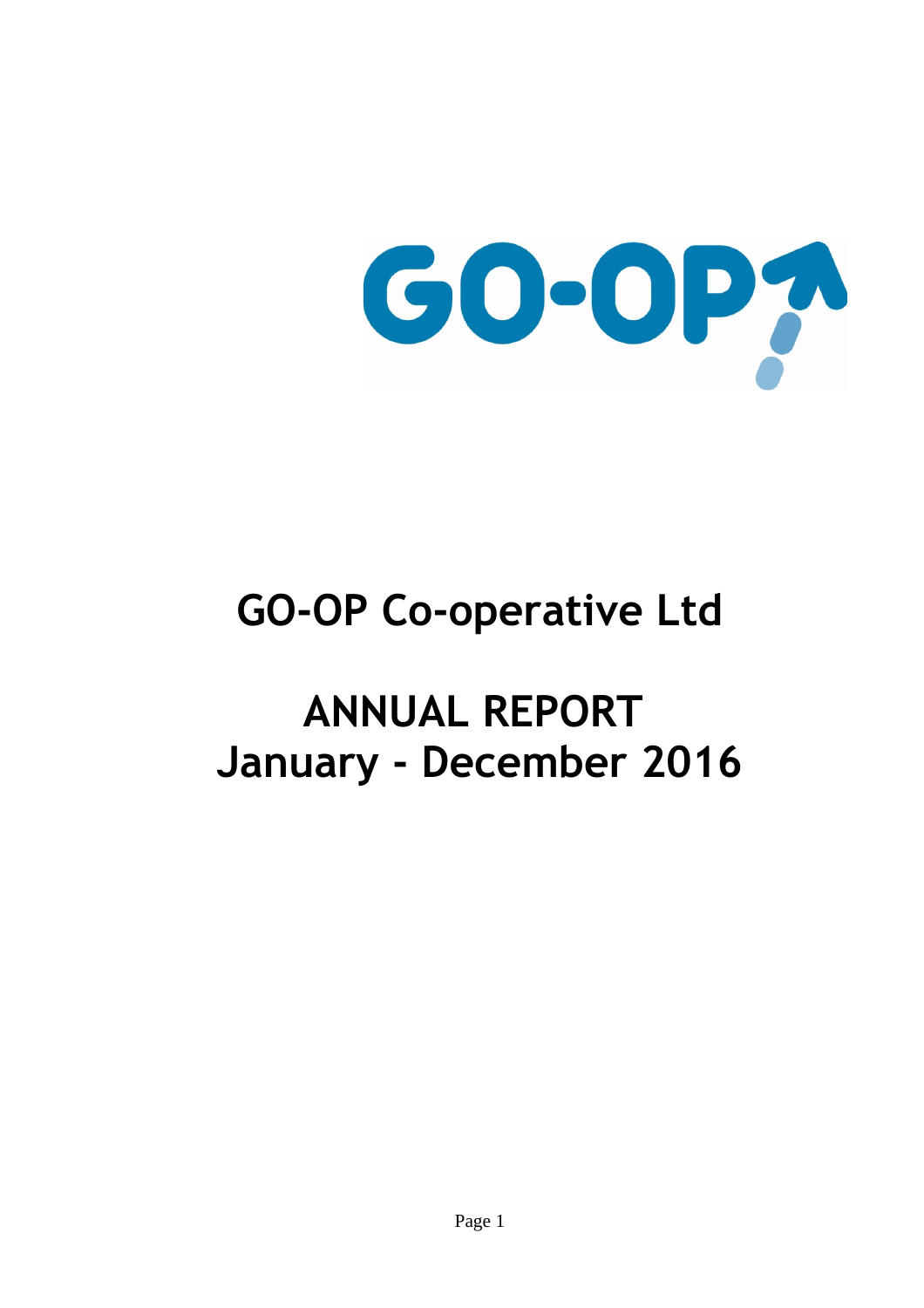# **Contents** Page

| GO-OP Co-operative Board report     |  |
|-------------------------------------|--|
| Board members during 2016           |  |
| Board attendance                    |  |
| Social accounts                     |  |
| <b>Summary Financial Statements</b> |  |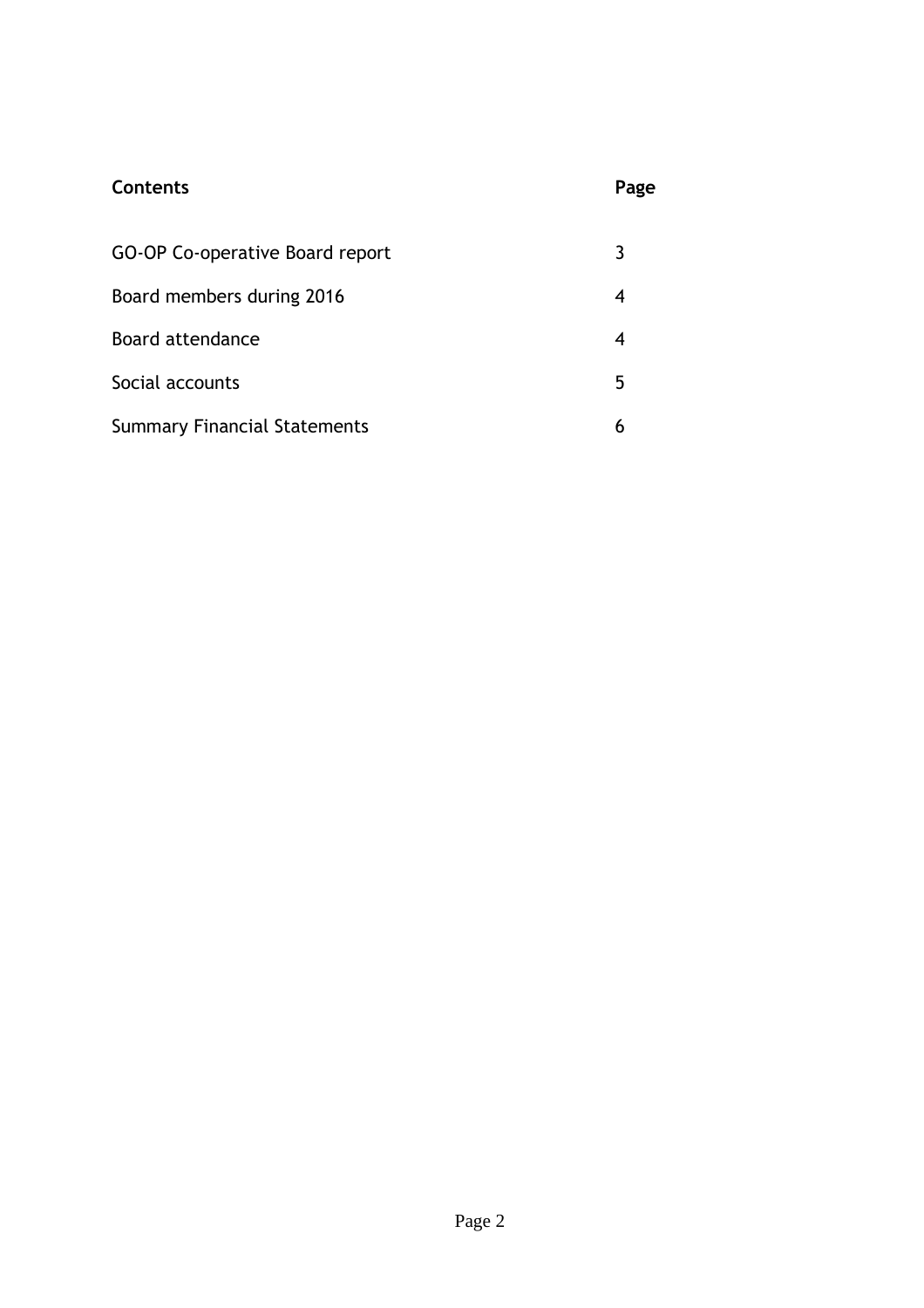# **GO-OP CO-OPERATIVE BOARD REPORT**

# **NEW ROUTE, DEMAND FORECASTS AND TRACK ACCESS APPLICATION**

In 2016, the Board took the decision to adapt our flagship Mainline Rail route from Westbury to Birmingham to start at Taunton and end at Nuneaton, in order to take account of higher trip generation rates. We discussed this extended route with numerous stakeholders, especially in Somerset where we improved contacts with the County Council and local MPs. As a result, the updated demand forecasts allowed us to completely overhaul our business plan.

After several months' negotiation with Network Rail over how capacity utilisation would be assessed we received a free but inaccurate report from them, full of obvious errors such as clashes with trains through Melksham which would obviously be re-timed, and with trains on temporary timetables that would no longer be running when our service started.

## **ROLLING STOCK**

We conducted discussions with several ROSCOs and with CAF to establish what finance arrangements were possible for rolling stock and we began to investigate the potential for our route of the new Porterbrook 319 Flex.

## **PUBLICITY & PROMOTION**

In January, Kate facilitated 'The Peoples Railway' workshop at the popular Ways Forward Conference in Manchester, where we were delighted to welcome Christian Wolmar and John Tilley RMT as our key speakers. Together with Jeff Turner, Kate wrote an article on GO-OP which was published in Co-op News and Stir to Action magazine<http://bit.ly/2swrXTu>

In the spring of 2016 we published Going Forward #10 – with an update from Operations Director Alex Lawrie detailing the thinking behind the Board's decision to extend our Route #1 to Nuneaton, the regular 'Meet the Director' feature, with Board member Barbara Rainford and a brief visit to Melksham, an important stop on our Route#1 and home of our colleagues Transwilts CIC.

## **BOARD & LEGAL**

Our 2016 AGM was held at UWE, with keynote speaker Dr Juliet Jain, Senior Research Fellow, Centre for Transport and Society, University of the West of England, who spoke on Rail Passengers' Time Use in the Digital Age. Members approved a motion to amend the Rules to the 2014 Somerset Rules template to take account of recent changes in law and practice. Martin Bond was elected to the Board.

In July Kate stepped down as Secretary due to pressure of other work, and her role was taken over by Alex as Society Secretary and Jo Burroughs (who joined the GO-OP Board in July, representing corporate member, Midcounties Co-operative) took on the role of Board Secretary. Martin Bond took over as Newsletter Editor. Gareth Dempster joined the Board in November, nominated by another corporate member, The Co-operative Group.

The Board, GO-OP Co-operative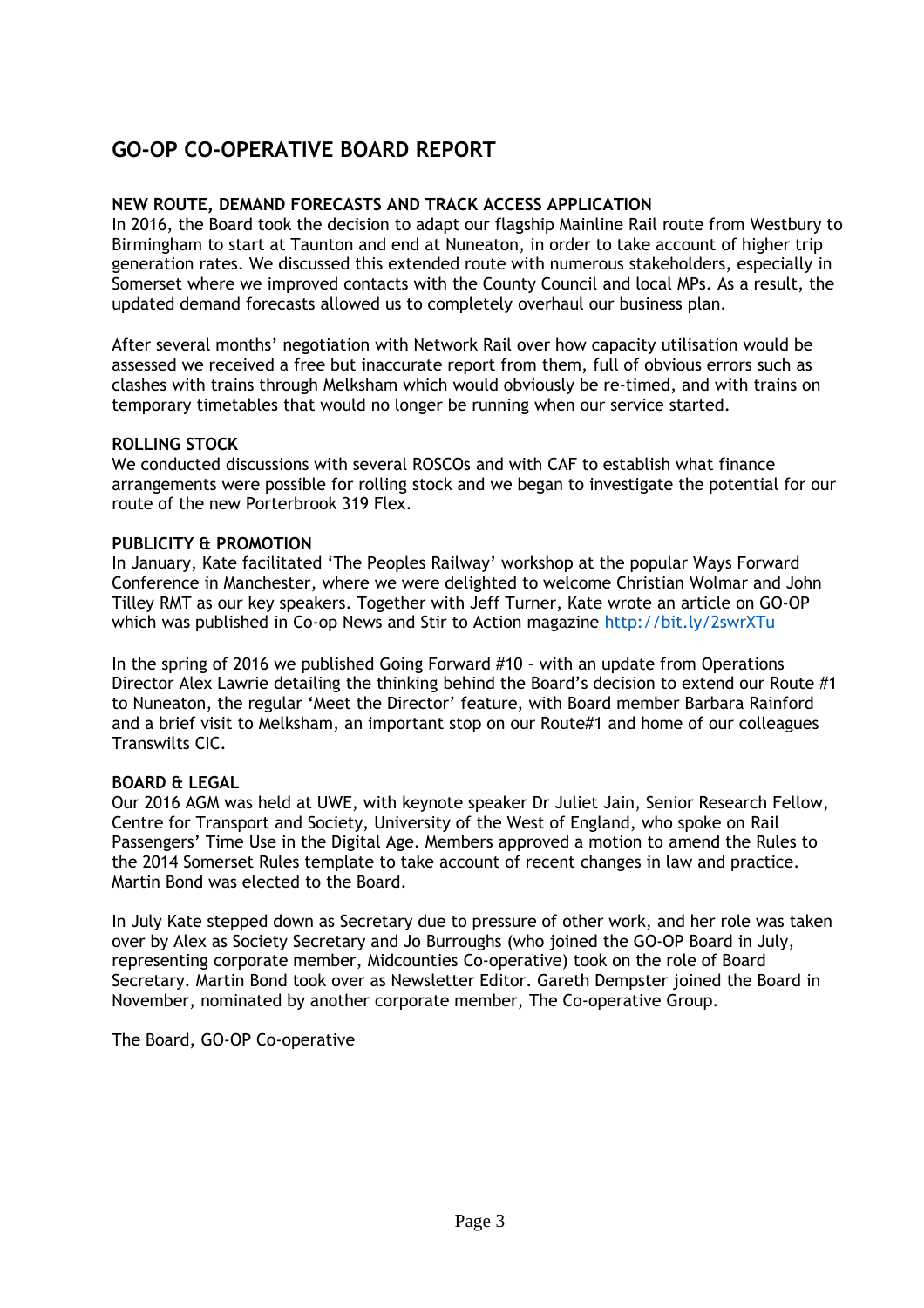# **GO-OP BOARD MEMBERS 2016**

| <b>Alex Lawrie</b>      | Operations Director & Society Secretary         |
|-------------------------|-------------------------------------------------|
| Jean Nunn-Price         | <b>Director</b>                                 |
| Barbara Rainford        | Director                                        |
| Jeff Turner             | Director                                        |
| <b>Chris Phillimore</b> | Director                                        |
| Sandra Aldworth         | Director                                        |
| <b>Kate Whittle</b>     | Director                                        |
| Martin Bond             | Director & Newsletter Editor, elected June 2016 |
| Jo Burroughs            | Director & Board Secretary, nominated July 2016 |
| Gareth Dempster         | Director, nominated November 2016               |
|                         |                                                 |

# **GO-OP Board meeting attendance record January – December 2016**

|                 | jan | feb | apr<br>(1)  | apr<br>(2)   | may          | jun | jul | aug          | sep         | oct         | nov | dec | <b>TOTAL</b>   |
|-----------------|-----|-----|-------------|--------------|--------------|-----|-----|--------------|-------------|-------------|-----|-----|----------------|
| AL              | 1   | 1   | 1           | 1            | 1            | 1   | 1   | 1            | 1           | 1           | 1   | 1   | 12             |
| <b>SA</b>       | 1   | 1   | $A^*$       | 1            | 1            | 1   | 1   | 1            | 1           | 1           | 1   | A   | 10             |
| <b>KW</b>       | 1   | 1   | 1           | 1            | $\mathbf{1}$ | 1   | 1   | $\mathbf{1}$ | A           | 1           | 1   | 1   | 11             |
| <b>JNP</b>      | A   | 1   | $\mathbf 1$ | $\mathbf{1}$ | $\mathbf{1}$ | 1   | 1   | 1            | $\mathbf 1$ | 1           | 1   | Α   | 10             |
| <b>BR</b>       | 1   | 1   | $A^*$       | 1            | $\mathbf{1}$ | 1   | 1   | 1            | 1           | A           | 1   | 1   | 10             |
| JT              | 1   | 1   | $A^*$       | Α            | A            | 1   | 1   | 1            | A           | $\mathbf 1$ | 1   | A   | 7              |
| <b>CP</b>       |     |     |             |              |              |     |     |              |             |             |     |     | 0              |
| MB              |     |     |             |              |              |     | 1   | 1            | 1           | 1           | 1   | 1   | 6              |
| JB              |     |     |             |              |              |     | 1   | 1            | 1           | A           | 1   | 1   | 5              |
| GD              |     |     |             |              |              |     |     |              |             |             | 1   | 1   | $\overline{2}$ |
| $A =$ apologies |     |     |             |              |              |     |     |              |             |             |     |     |                |
| *skype          |     |     |             |              |              |     |     |              |             |             |     |     |                |

problem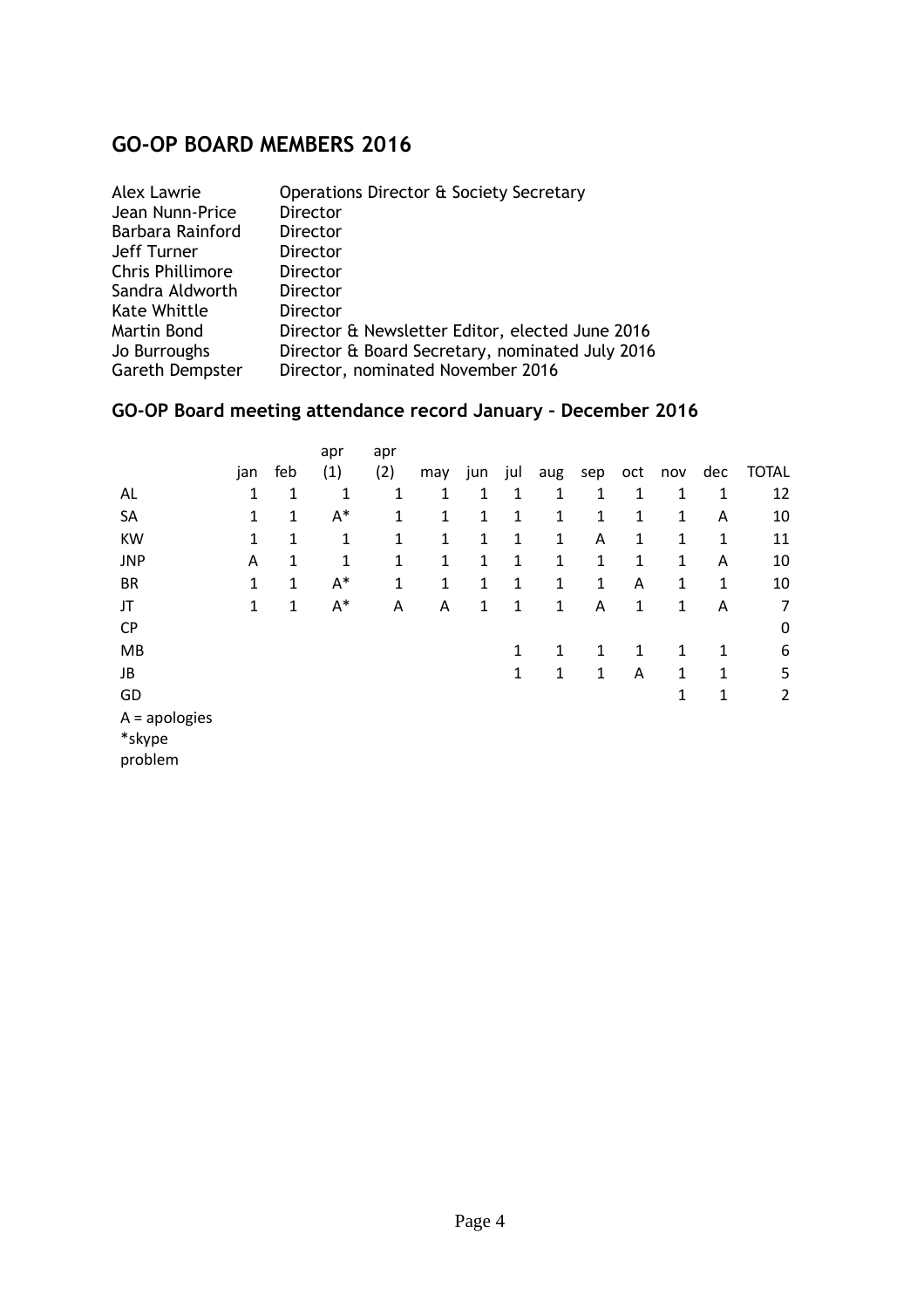# **GO-OP Co-operative Social Accounts 2015**

GO-OP's objects are to carry on any industry, business or trade in accordance with cooperative principles in order to achieve this mission: "to reduce the social and environmental impacts of travel by providing mutually owned, high quality and inclusive public transport services that encourage people to choose more sustainable options" and these aims:

- building membership within our stakeholder groups, and ensuring that our membership fully reflects the diversity of those groups and of the wider community
- consulting with, empowering and serving our membership
- creating common wealth, building an indivisible reserve and providing a return on investment no more than is necessary to attract and retain the capital GO-OP requires
- maintaining GO-OP's autonomy and independence and empowering members and other stakeholders at the most local level possible
- educating our members and the public in the principles of co-operation
- supporting the development and growth of the co-operative movement
- evaluating GO-OP's impact on the community and the environment in which it operates, and developing policies that reduce harmful and increase beneficial impacts

In the course of 2015, only limited trading took place. As a result, these are brief accounts, noting some of the decisions that have been taken in line with our values and principles:

| Reduce social<br>impacts of travel<br>Reduce<br>environmental<br>impacts of travel | No data is available, as<br>trading has not yet fully<br>commenced.<br>No data is available, as<br>trading has not yet fully<br>commenced.                                                                            | Commonwealth and<br>fair application of<br>profits<br>Autonomy and<br>independence                                                                                    | No data is available, as trading<br>has not yet fully commenced.<br>No data is available, as trading<br>has not yet commenced.<br>However, the need to preserve<br>our independence has played a<br>part in our strategy for<br>approaching potential<br>partners.                                                |
|------------------------------------------------------------------------------------|-----------------------------------------------------------------------------------------------------------------------------------------------------------------------------------------------------------------------|-----------------------------------------------------------------------------------------------------------------------------------------------------------------------|-------------------------------------------------------------------------------------------------------------------------------------------------------------------------------------------------------------------------------------------------------------------------------------------------------------------|
| <b>Quality and</b><br>inclusivity of<br>services<br><b>Sustainable</b><br>choices  | No data is available, as<br>trading has not yet fully<br>commenced.<br>No data is available, as<br>trading has not yet fully<br>commenced.                                                                            | <b>Educating members</b><br>and the public in<br>the principles of<br>co-operation<br>Supporting the<br>development and<br>growth of the co-<br>operative<br>movement | Our profile has continued to be<br>raised during 2015. Our<br>website promotes<br>International Co-operative<br>Principles<br>We are members of Co-ops UK<br>and Co-ops SW. We encourage<br>co-ops to tender for contracts,<br>in 2016 we did £5,978 worth of<br>business with Somerset Co-<br>operative Services |
| <b>Building a</b><br>diverse<br>membership<br><b>Empowering the</b>                | Membership recruitment is<br>ongoing, however Open<br>Membership offer is only<br>available to prospective<br>service users, limiting our<br>current ability to recruit<br>new members.<br>No data is available, once | Sustainable<br>development                                                                                                                                            | No data is available, as trading<br>has not yet fully commenced                                                                                                                                                                                                                                                   |
| membership                                                                         | we start trading we will be<br>looking for innovative ways<br>to engage and involve our<br>membership.                                                                                                                |                                                                                                                                                                       |                                                                                                                                                                                                                                                                                                                   |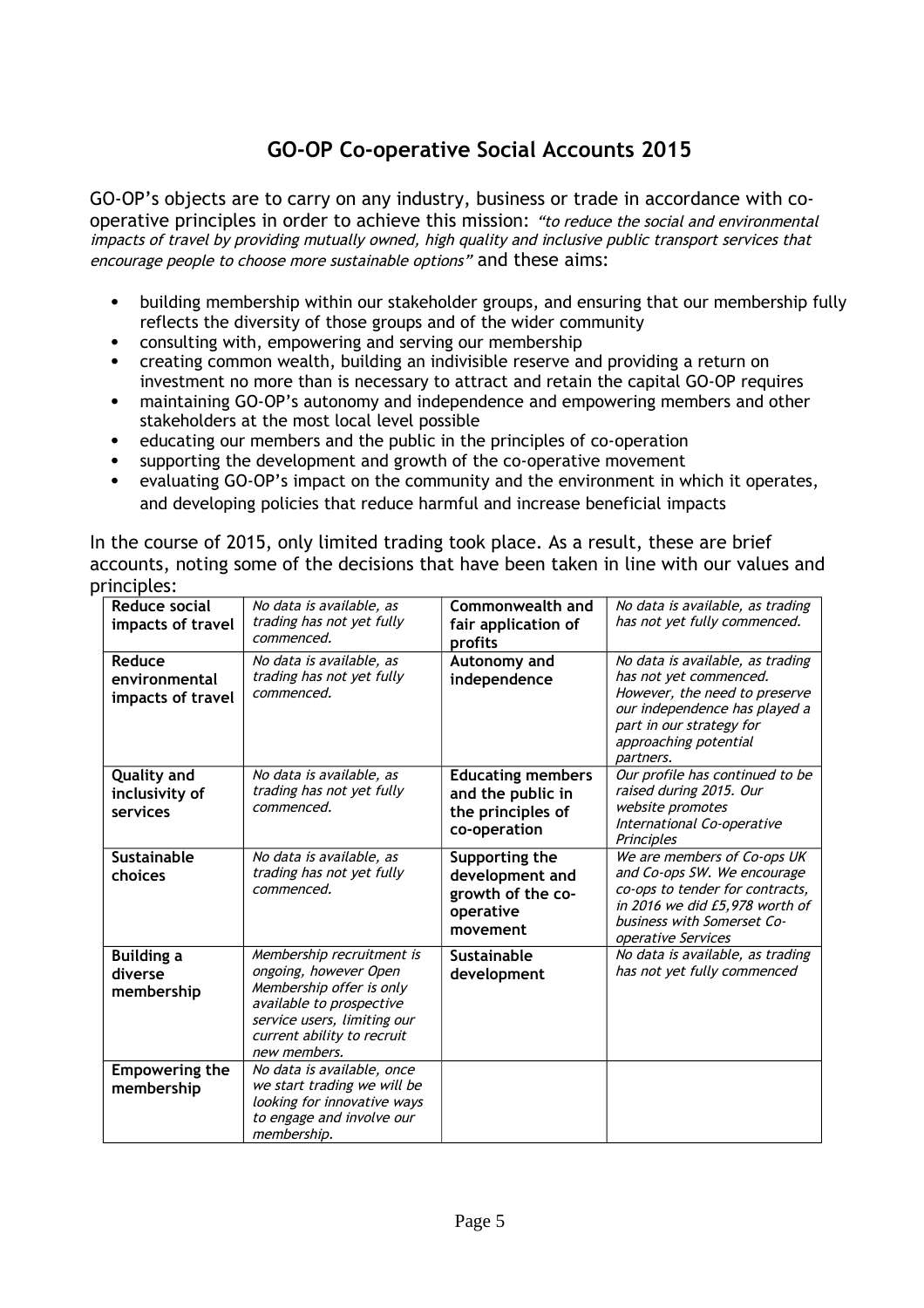## **Financial Statements**

**for the Year Ended 31 December 2016**

**for**

**Go-op Co-operative Limited**

**Reg. No. MS30678R**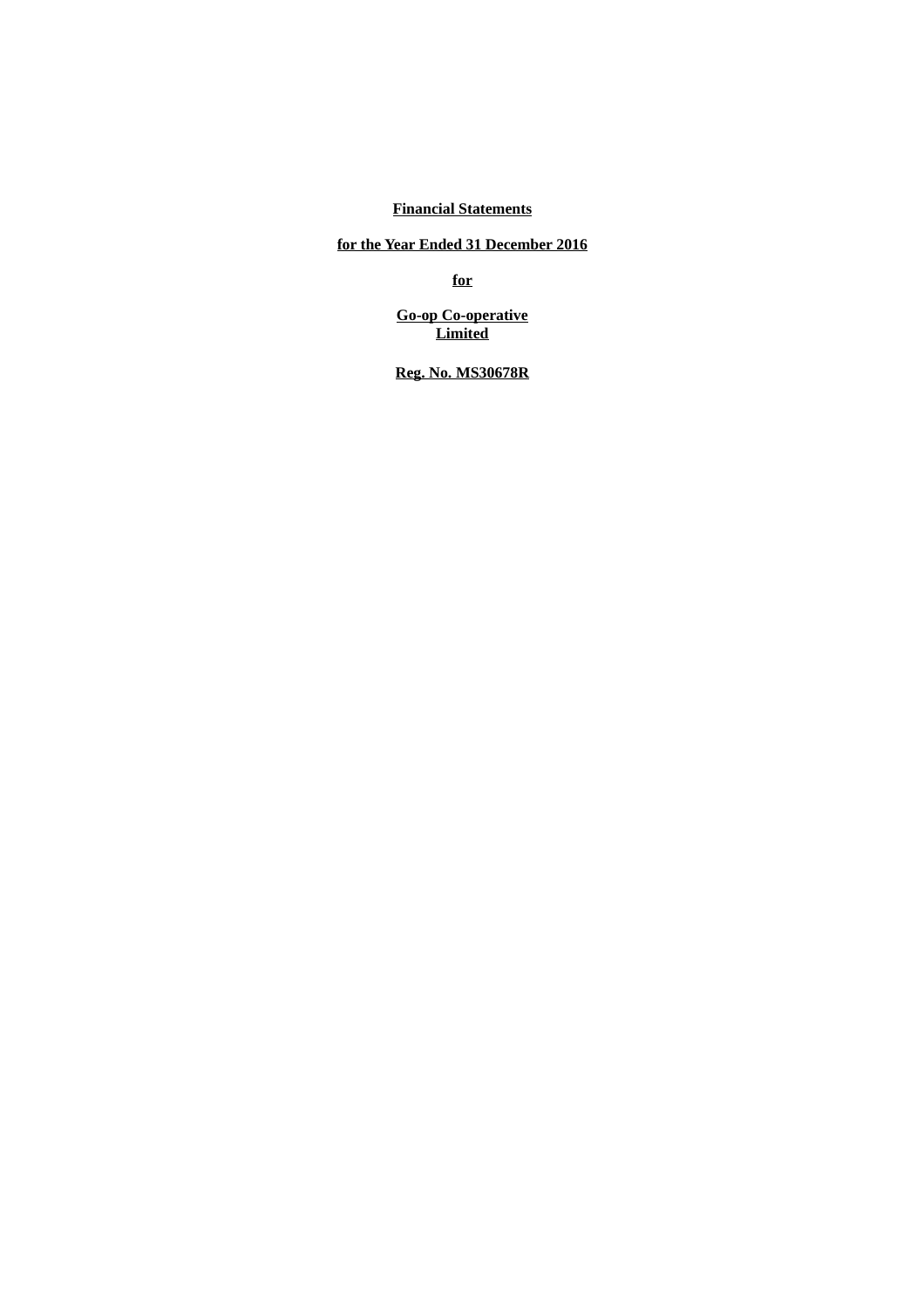#### **Contents of the Financial Statements for the Year Ended 31 December 2016**

#### **Page**

| Directors' Report                        |   |
|------------------------------------------|---|
| <b>External Examiner's Report</b>        |   |
| <b>Balance Sheet</b>                     | 5 |
| <b>Notes to the Financial Statements</b> | 6 |
| <b>Profit and Loss Account</b>           |   |
| <b>Detailed Profit and Loss Account</b>  |   |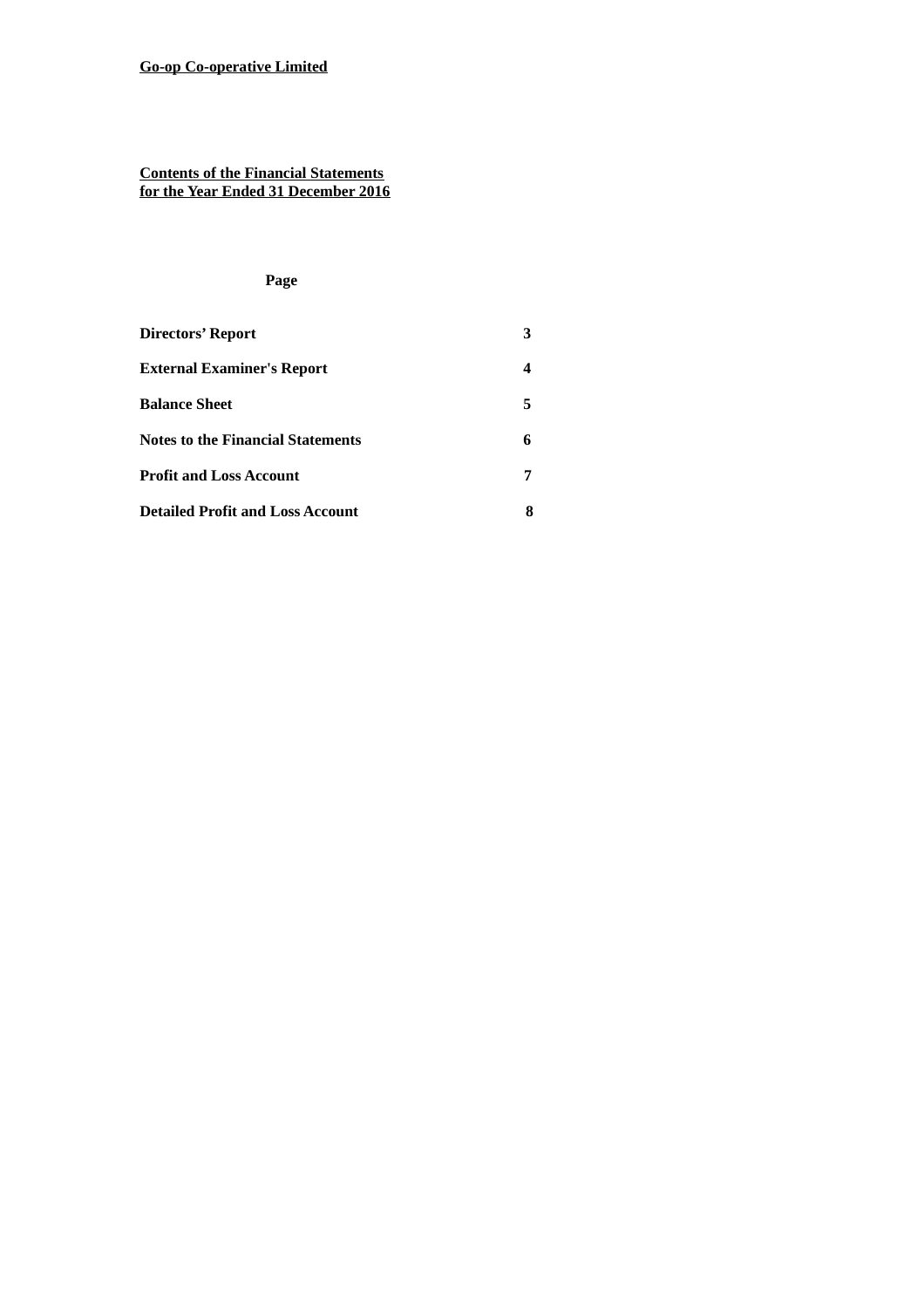#### **DIRECTORS' REPORT FOR THE YEAR ENDED 31ST DECEMBER 2016**

The directors have pleasure in submitting their annual report, with the unaudited financial statements of the Society, for the year ended 31<sup>st</sup> December 2016.

#### **Principal Activity**

The principal activity of the Society is that of rail and other transport operation.

#### **Review of Business and Future Development**

The results for the period are shown in the attached financial statements. The directors consider the state of affairs to be satisfactory in this start up period.

#### **Directors Responsibilities**

In compliance with legal requirements the directors have prepared financial statements for the year ended  $31<sup>st</sup>$  December 2015 which give a true and fair view of the state of affairs of the Society as at the end of the year and of the loss for the period ended on that date.

The financial statements have been prepared in accordance with the applicable accounting standards.

The directors report that the business is a going concern.

The directors have adopted suitable accounting policies which have been consistently applied in the preparation of the financial statements for the year ended 31<sup>st</sup> December 2016 and these have been supported by reasonable and prudent judgments and estimates.

The directors are responsible for the maintenance of adequate accounting records for safeguarding the assets of the Society and for preventing and detecting fraud and other irregularities.

By Order of the Board

Director

A Lawrie Date xxxxxxxxxx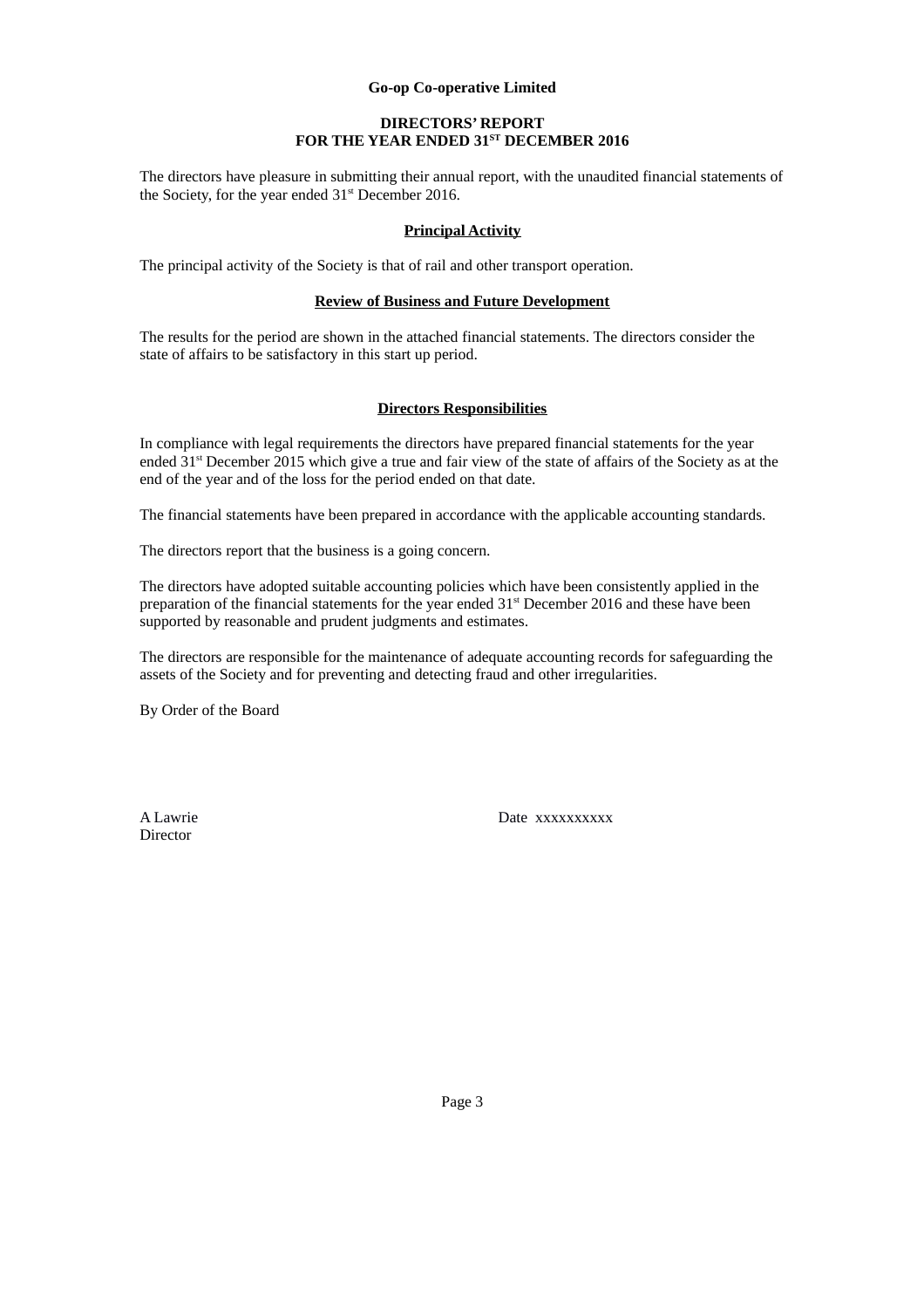#### INDEPENDENT EXAMINERS REPORT TO THE MEMBERS ON THE UNAUDITED ACCOUNTS OF GO-OP CO-OPERATIVE LTD We report on the accounts for the year ended 31 December 2016 set out on pages 5 to7.

#### **Respective responsibilities of directors and reporting examiner.**

As described on page 3 the directors are responsible for the preparation of the accounts, and they consider that the company is exempt from an audit. It is our responsibility to carry out procedures designed to enable us to report our opinion.

#### **Basis of opinion**

Our work was conducted in accordance with the Statement of Standards for Reporting Accountants, and so our procedures consisted of comparing the accounts with the accounting records kept by the company, and making such limited enquiries of the officers of the company as we considered necessary for the purpose of this report. These procedures provide only the assurance expressed in our opinion.

#### **Opinion**

In our opinion:

- the accounts are in agreement with the accounting records kept by the company under the Cooperative and Community Benefit Societies Act 2014.
- having regard to, and on the basis of, the information contained in those accounting records
	- the accounts have been drawn up in a manner consistent with the accounting requirements specified in the Act; and
	- the company is satisfied the condition for exemption from an audit of the audit of the accounts for the year specified in section 476 of the Act and did not, at any time within that year, fall within any of the categories of companies not entitled to the exemption specified in the Act.

Roberts and Madge Limited Financial and Management Consultants The School House Clayhidon Devon EX15 3PL

Date.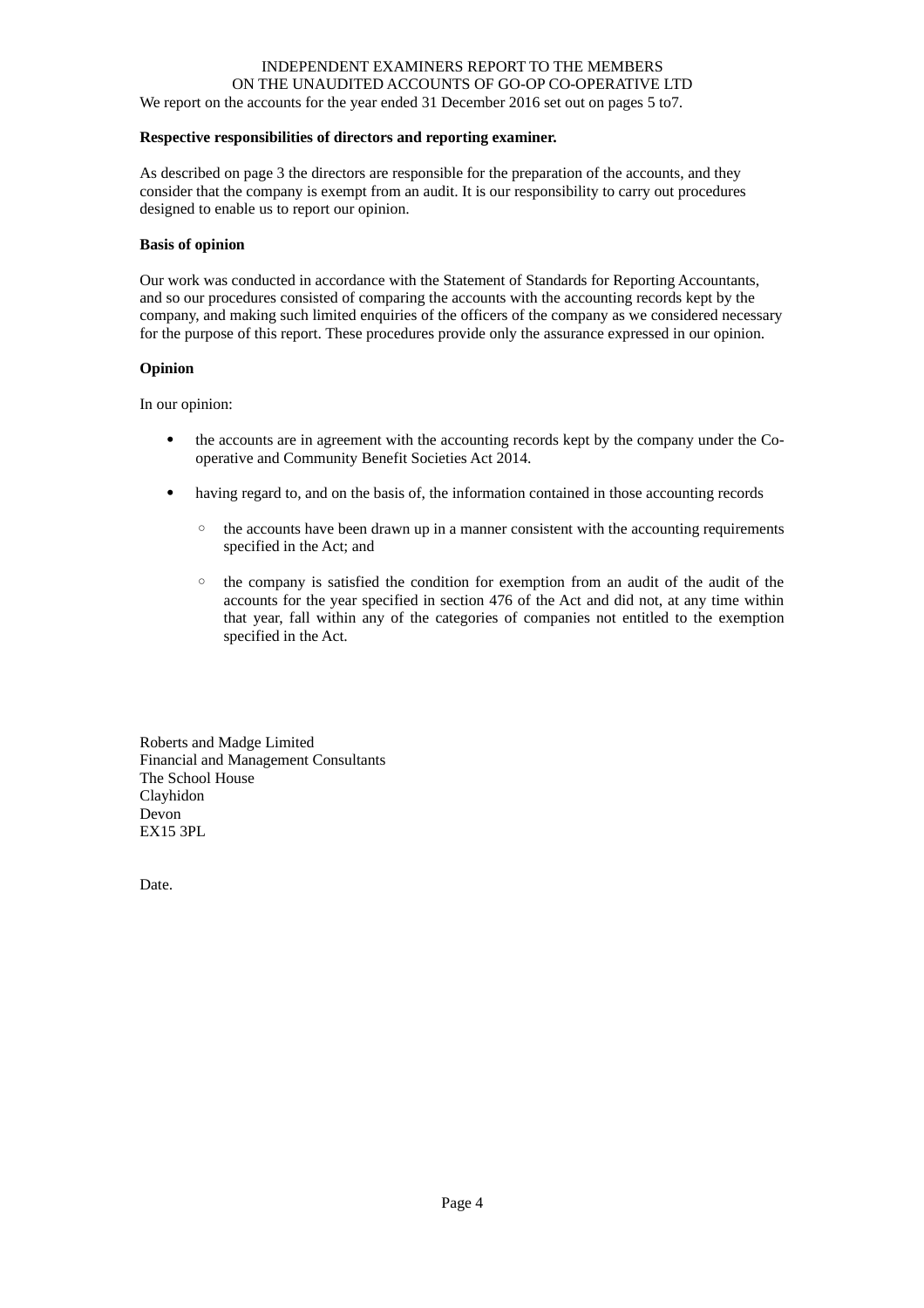#### **Balance Sheet 31 December 2016**

|                                                                                    |                | 2016                        |                      | 2015                      |                       |  |
|------------------------------------------------------------------------------------|----------------|-----------------------------|----------------------|---------------------------|-----------------------|--|
| <b>FIXED ASSETS:</b><br><b>Tangible Assets</b>                                     | <b>Notes</b>   | £                           | £                    | £                         | £                     |  |
| <b>CURRENT ASSETS:</b><br><b>Debtors</b><br>Cash at bank and in hand               | $\overline{2}$ | 1,336<br>125,758<br>127,094 |                      | 902<br>137,608<br>138,510 |                       |  |
| <b>CREDITORS: Amounts falling</b><br>due within one year                           | З              | (1,028)                     |                      | (15,200)                  |                       |  |
| <b>NET CURRENT ASSETS:</b>                                                         |                |                             | 126,066              |                           | 123,310               |  |
| <b>TOTAL ASSETS LESS CURRENT LIABILITIES</b>                                       |                |                             | 126,066              |                           | 123,310               |  |
| <b>CREDITORS: Amounts falling due in</b><br>more than one year                     | 4              |                             | (114,000)            |                           | (115,000)             |  |
| <b>TOTAL ASSETS</b>                                                                |                |                             | £12,066              |                           | £ 8,310               |  |
| <b>CAPITAL AND RESERVES:</b><br>Called up share capital<br>Profit and loss account | 5              |                             | 334,145<br>(322,079) |                           | 307,115<br>(298, 805) |  |
| <b>TOTAL SHAREHOLDERS' FUNDS</b>                                                   |                |                             | £12,066              |                           | £ 8,310               |  |

These accounts were approved by the board of directors on xxxxxxxxxxxx and were signed on its behalf by

Jean Nunn-Price Alex Lawrie Alex Lawrie Alex Lawrie Alex Lawrie Alex Lawrie Alex Lawrie Alex Lawrie Alex Lawrie

Director

Page 5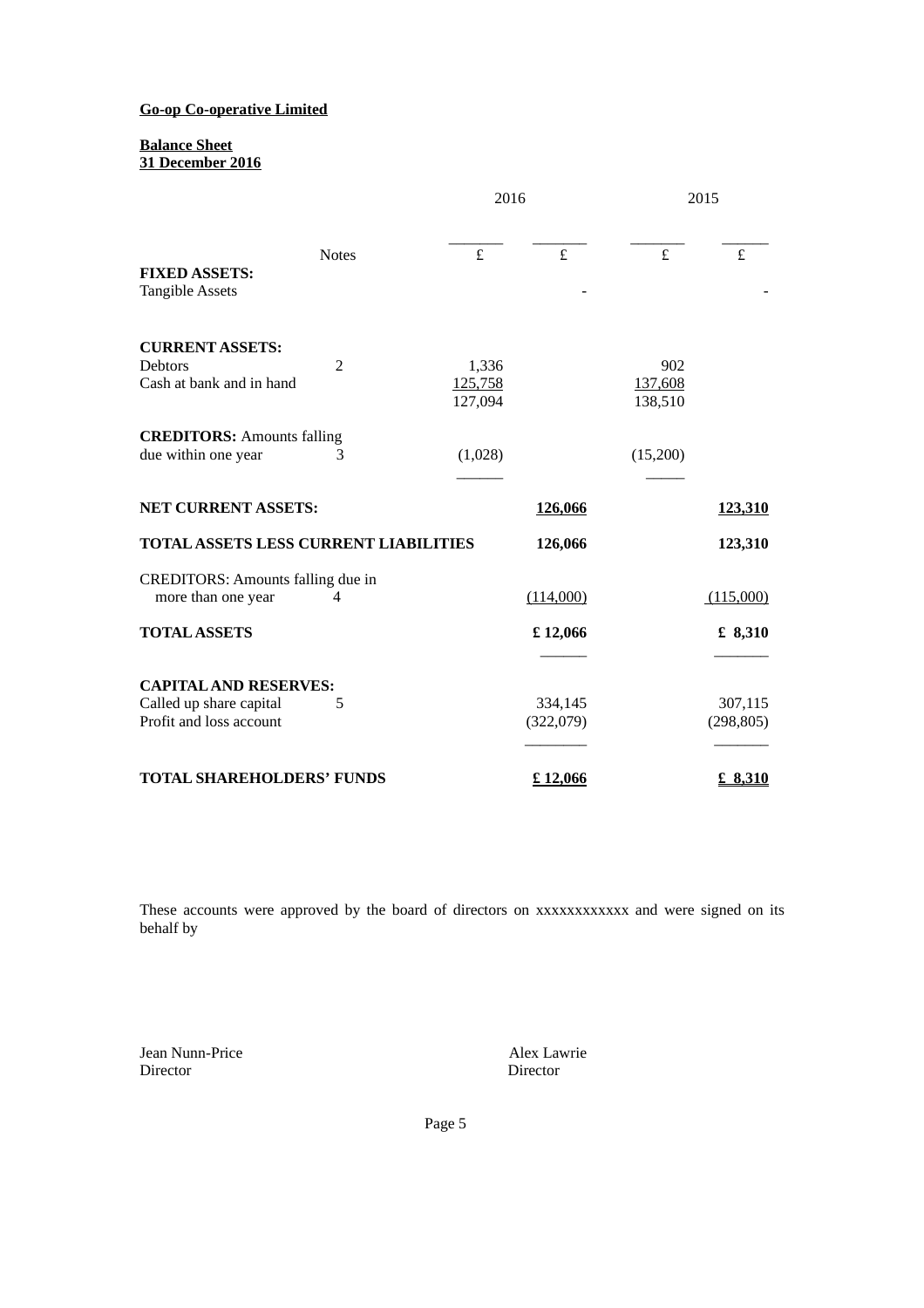#### **Notes to the Financial Statements for the Year Ended 31 December 2016**

#### 1. **ACCOUNTING POLICIES**

#### **Accounting convention**

The financial statements have been prepared in accordance with applicable accounting standards.

#### **Basis of Accounting**

The financial statements are prepared under the historical cost convention.

#### **Turnover**

Turnover represents income from consultancy work net of value added tax.

| <b>2. DEBTORS</b>    | 2016  | 2015 |
|----------------------|-------|------|
| <b>Trade Debtors</b> | 1,336 | 698  |
| Taxes                | -     | 204  |
|                      | 1.336 |      |

### 3. **CREDITORS – Amounts falling due within one year**

| <b>Trade Creditors</b> | 800                      | 3.440                    |
|------------------------|--------------------------|--------------------------|
| Loan Stock             | $\overline{\phantom{a}}$ | 11.760                   |
| <b>Other Creditors</b> | 228                      | $\overline{\phantom{0}}$ |
|                        | 1,028                    | 15,200                   |

#### 4. **CREDITORS - Amounts falling due in more than one year**

| <b>Bond Monies Held</b> | 114,000 | 115,000 |
|-------------------------|---------|---------|
|                         | 114,000 | 115,000 |

## 5. **CALLED UP SHARE CAPITAL**

|         | Allotted, issued and fully paid: |         |         |         |
|---------|----------------------------------|---------|---------|---------|
| Number: | Class:                           | Nominal | 2016    | 2015    |
|         |                                  | value:  |         |         |
| 307,115 | £1 Ordinary Shares               | £1      | 334,145 | 307,115 |
|         |                                  |         |         |         |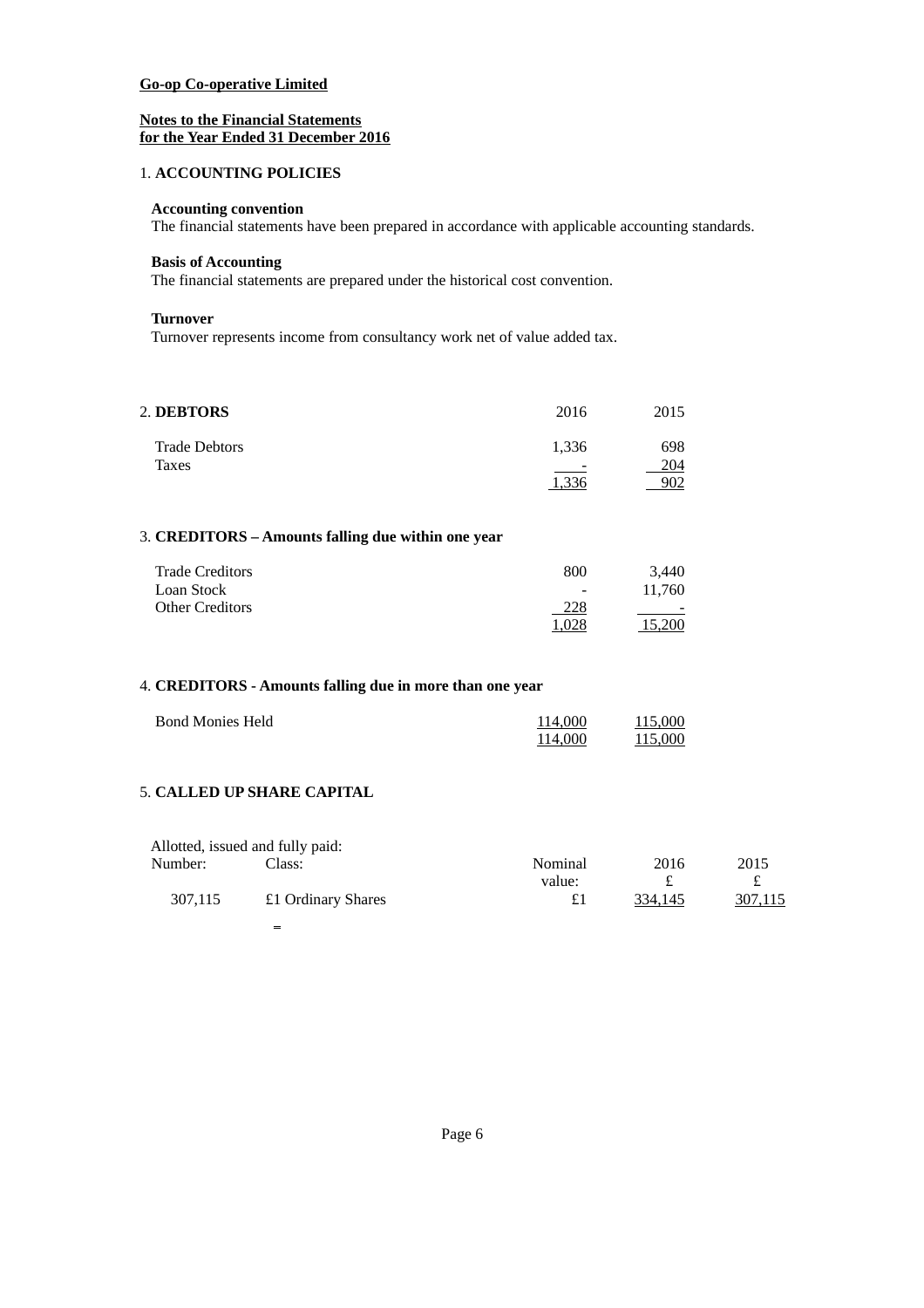#### **Profit and Loss Account for the year ended 31st December 2016**

|                                                                                  | <b>Notes</b>   | 31.12.16   | 31.12.15   |
|----------------------------------------------------------------------------------|----------------|------------|------------|
| TURNOVER - continuing operations                                                 | $\overline{2}$ | 4,314      | 5,602      |
| <b>OPERATING COSTS - continuing operations</b><br><b>Administrative Expenses</b> |                | (16, 304)  | (14, 647)  |
| <b>OPERATING LOSS - continuing operations</b>                                    |                | (11,990)   | (9,045)    |
| Interest payable                                                                 |                | 11,586     | 5,680      |
| <b>Interest Received</b>                                                         |                | 302        | 1,916      |
| (LOSS) on Ordinary Activities<br>before taxation                                 |                | (23, 274)  | (12,809)   |
| <b>TAXATION</b>                                                                  |                |            |            |
| Loss for the financial year                                                      |                | (23, 274)  | (12,809)   |
| <b>RETAINED LOSS/PROFIT</b><br>for the financial year                            |                | (23, 724)  | (12,809)   |
| RETAINED LOSS BROUGHT FORWARD                                                    |                | (298, 805) | (285, 996) |
| RETAINED LOSS CARRIED FORWARD                                                    |                | (322,079)  | (298, 805) |
|                                                                                  |                |            |            |

There were no recognised gains or losses in either year other than those included in the Profit and Loss.